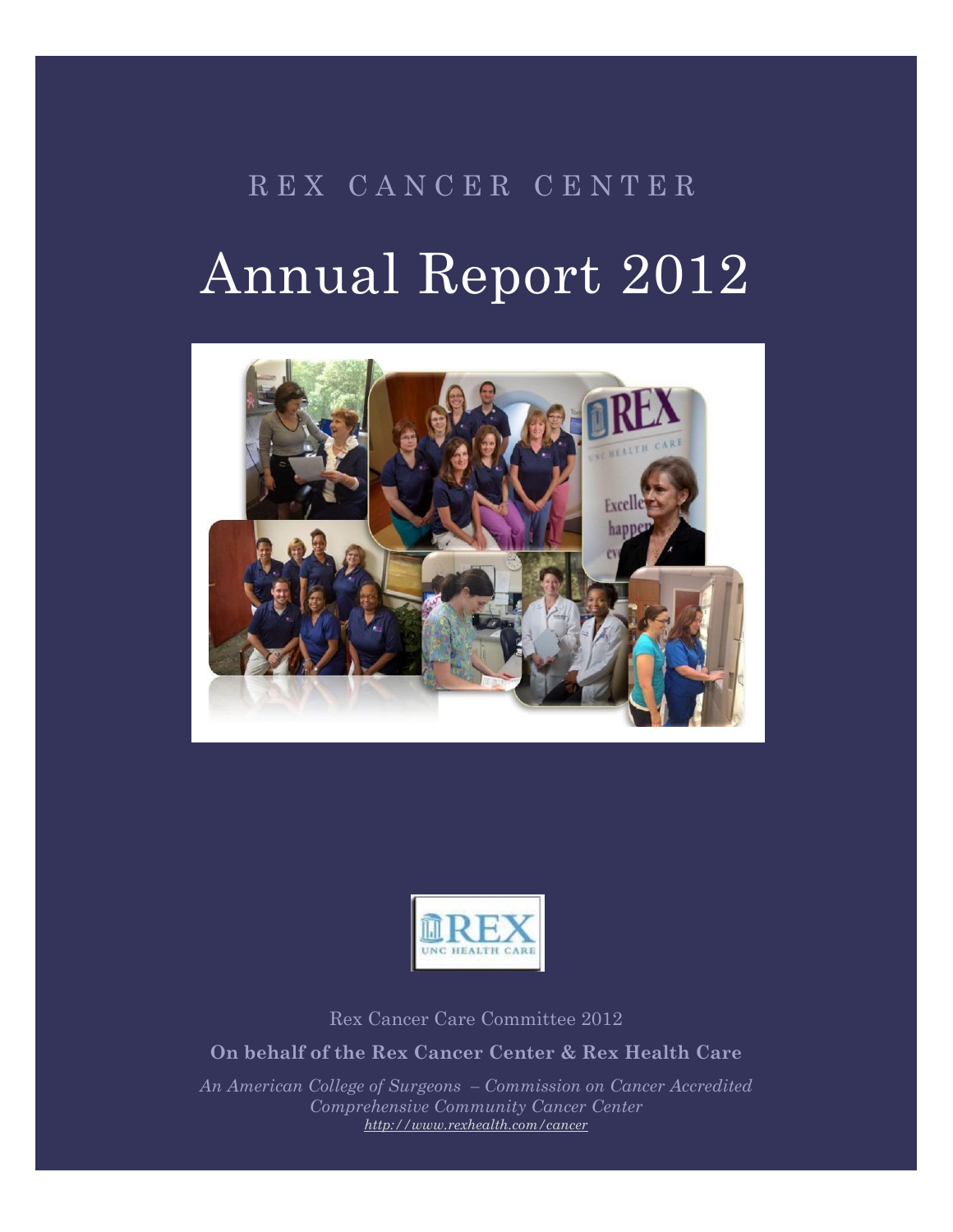# **Rex Cancer Center:** Annual Study 2012

# Table of Contents

|      | I. Annual Study 2012: Head & Neck Cancers | Page 3    |
|------|-------------------------------------------|-----------|
| II.  | National Cancer Data Base Comparatives    | Page 9    |
| III. | Rex Tumor Registry Analytic Cases         | Page $10$ |
|      | IV. Rex Clinical Trial Research           | Page 11   |
|      | V. Rex Outreach & Support Services        | Page 12   |
|      | VI. References & Key Contributors         | Page 16   |



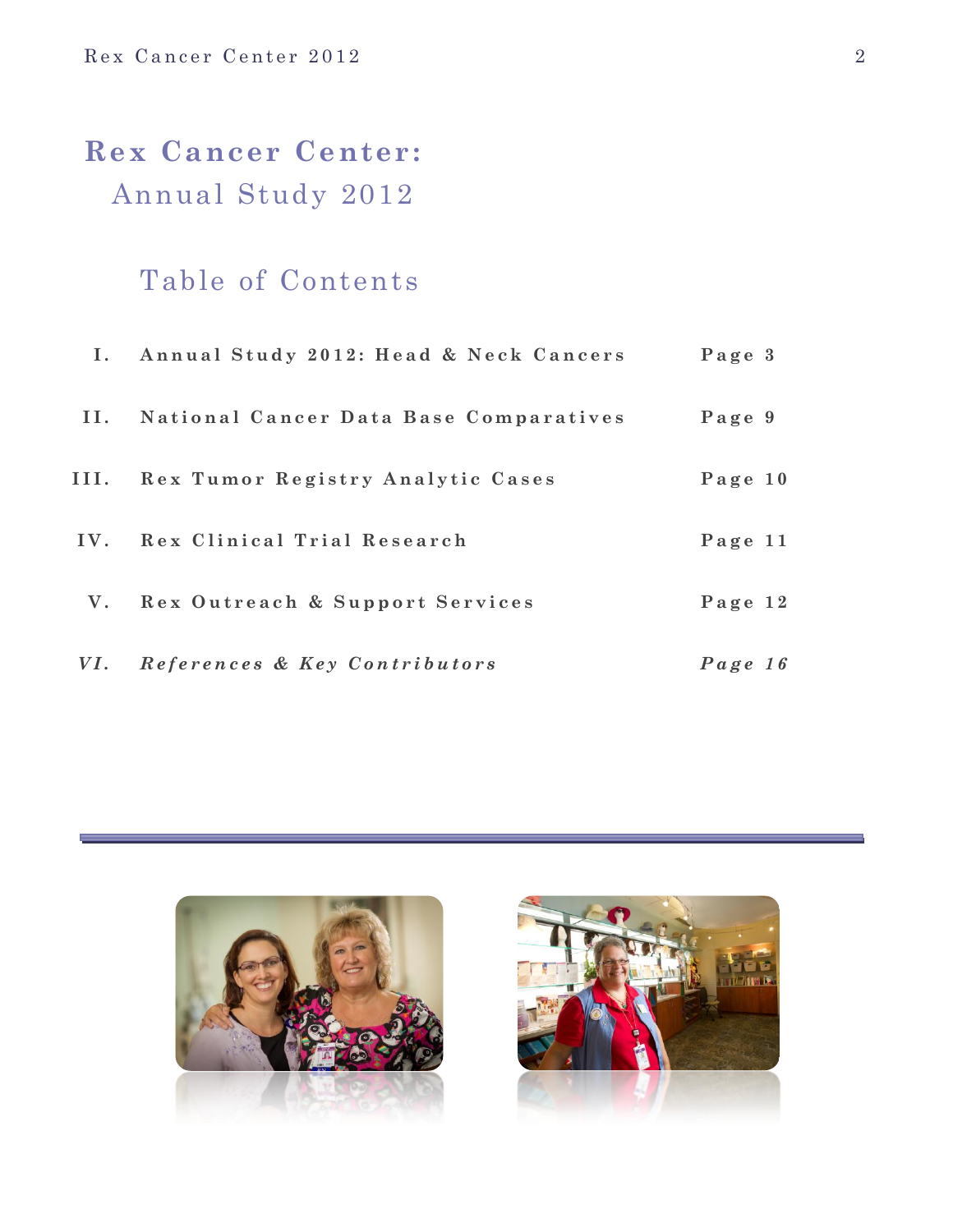# **Rex Cancer Center:**

# Annual Study:

# Treatment of Head & Neck Carcinoma *2011*

# **I N T R O D U C T I O N** :

Head and neck cancer describes a range of tumors that arise in the head and neck region, which includes the oral cavity, pharynx, larynx, nasal cavity, paranasal sinuses, thyroid, and salivary glands. The incidence of head and neck cancer exceeds 50,000 cases per year (over 38,000 men and  $14,000$  women). It accounts for  $3\%$  -  $5\%$  of all cancers.

# The head and neck region is divided into 5 sites by which cancers are **c l a s s i f i e d .**



They include the oral cavity, the pharynx, which is divided into the n a sopharynx, or opharynx, and hypopharynx. The larynx, or voice box, contains the vocal cords and epiglottis. It is divided into 3 regions; the supraglottic larynx, the glottic larynx, and the subglottic larynx. The major salivary glands are parotid, submandibular, and sublingual and the minor salivary glands, which are located throughout the submucosa of the mouth and upper aerodigestive tract, especially the palate, paranasal, sinuses, larynx, and pharynx. Although there are wide varieties of histopathologic types that may arise, the predominant histopathologic type is squamous cell carcinoma. This report will primarily comprise squamous cell carcinoma of the head and neck at Rex Hospital in the year 2011.

# E P I D E M I O L O G Y A N D E T I O L O G Y :

The most common risks factors for head and neck cancers are tobacco and alcohol consumption, and there are ethnic and genetic differences among populations at risk using these substances. Although the highest rates of head and neck cancer have been in elderly males, the incidence has been increasing in females as more women use tobacco and in young nonsmokers. The human papilloma virus, (HPV) plays an increasingly prominent role as an etiologic factor in the development of oropharyngeal head and neck c a n c e r .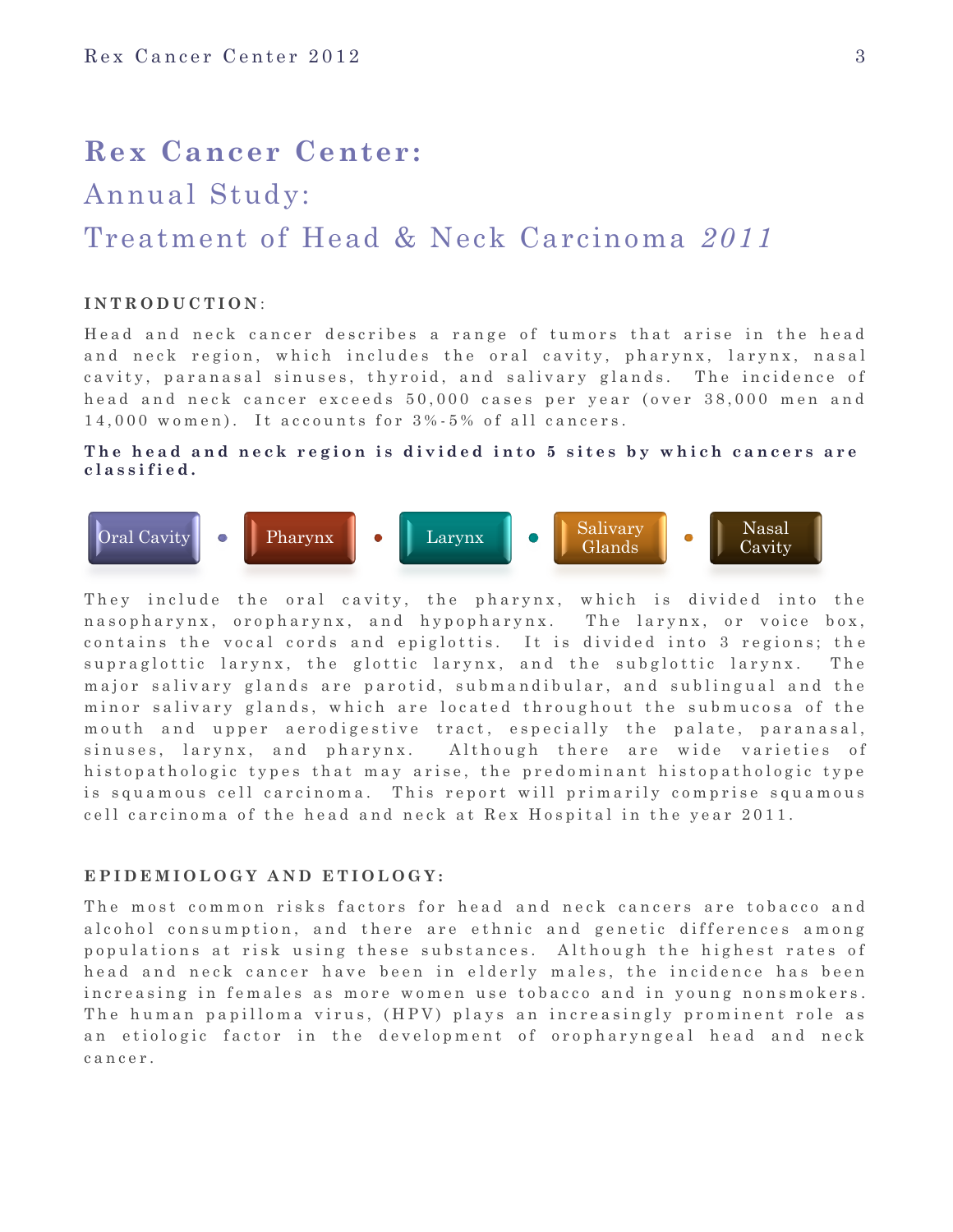

# Table 1: 2011 Head & Neck Patients

In our Rex Cancer Center 2011 statistics, however, the prevalence of HPV is much higher in males than females (7 of 8). Twenty-three of 34 head and neck patients in the Rex Cancer Center statistics were male and of 8 patients with HPV, 7 were male. All of these were advanced stage III or IV.

| HPV Positive Patients<br>By Age, Sex & Stage | $A g e$ :<br>$40 - 49$ | $A$ g e :<br>$50 - 59$ | $A$ g e :<br>$60 - 69$ | $A$ ge:<br>70-79 | $A g e$ :<br>$80 - 90$ | Grand<br>Total |
|----------------------------------------------|------------------------|------------------------|------------------------|------------------|------------------------|----------------|
| Female: Total                                |                        |                        |                        |                  |                        |                |
| Stage 3                                      |                        |                        |                        |                  |                        |                |
| Male: Total                                  | 3                      | $\mathbf{2}$           |                        |                  |                        | $\overline{7}$ |
| $Stage$ 3                                    |                        |                        |                        |                  |                        | $\mathcal{S}$  |
| Stage 4                                      | $\mathcal I$           |                        |                        |                  |                        | $\overline{2}$ |
| $Stage$ 4A                                   |                        |                        |                        |                  |                        |                |
| Stage 4C                                     |                        |                        |                        |                  |                        |                |
| Grand Total                                  | 3                      | $\bf{2}$               |                        |                  |                        | 8              |

# **T a b l e 2 : H P V S t a t u s S u m m a r y**

Tobacco both smoked and smoke-less is the most important known risk factor for the development of head and neck cancer. There is some evidence for a genetic predisposition to the carcinogenic effects of tobacco. In addition, tobacco and alcohol consumption appear to have a synergistic effect. The repeated exposure of the mucosa of the upper aerodigestive tract to the carcinogenic effects of tobacco and alcohol appears to cause multiple primary and secondary tumors in this "condemned mucosa," a concept known as "field cancerization," a distinct neoplastic phenomenon.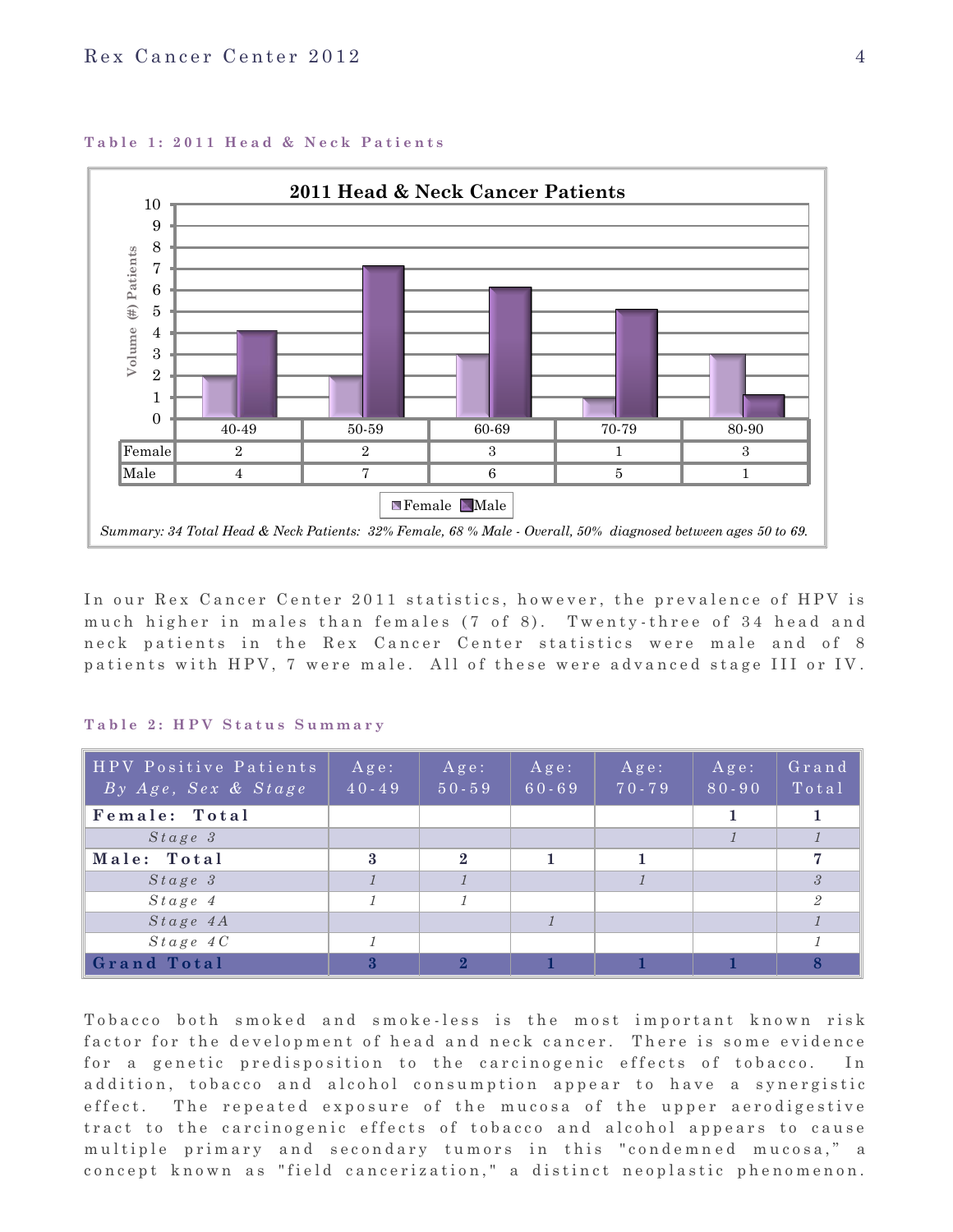Other risk factors include HPV, radiation exposure, certain vitamin deficiencies, periodontal disease, and occupational exposures.

# **S C R E E N I N G :**

Several noninvasive lesions such as leukoplakia, erythroplakia, and leukoerythroplakia may develop within this squamous mucosa that lines many of the structures of the head and neck. These clonally independent premalignant lesions may transform into invasive carcinoma although each at different rates. The process of transformation is thought to progress in a multistep fashion through hyperplasia and dysplasia to in situ and then invasive carcinomas. Dentists, oral surgeons, and primary care physicians are excellent participants in screening for these cancers.

# **D I A G N O S I S A N D S T A G I N G :**

The clinical presentation of head and neck cancer varies with the primary site. Common symptoms include non-healing mucosal ulcers, pain including sore throat and ear pain, hoarseness, painful swallowing, chronic cough, and a mass or lump in the neck or throat. It is always possible that an o ther primary cancer has spread to the neck and could be the cause of the lump. The physician will do a careful medical history and physical examination with a careful assessment of the nasal and oral cavity with full visual examination and palpation of mucous membranes throughout the  $m$  ou th.

Imaging studies include CT scans, magnetic resonance imaging (MRI), and positron emission tomography (PET) scans. These augment the physical examination and evaluation of patients with head and neck cancer, particularly for assessing the degree of local invasion, and involvement of regional lymph nodes. The presence of distant metastases and secondary primary malignancies will also be evaluated. It may be necessary to place the patient under anesthesia in order to get a complete evaluation of the a erodigestive tract at risk through the head and neck surgeon's tools for e valuation.

The tumor-node-metastasis (TNM) staging system of the American Joint Committee on Cancer (AJCC) and the International Union for Cancer Control (UICC) is used to classify cancers of the head and neck.

The T classifications indicate the extent of the primary tumor and they are site specific. The N indicates lymph node status and there is considerable overlap in the cervical node classifications amongst the different sites.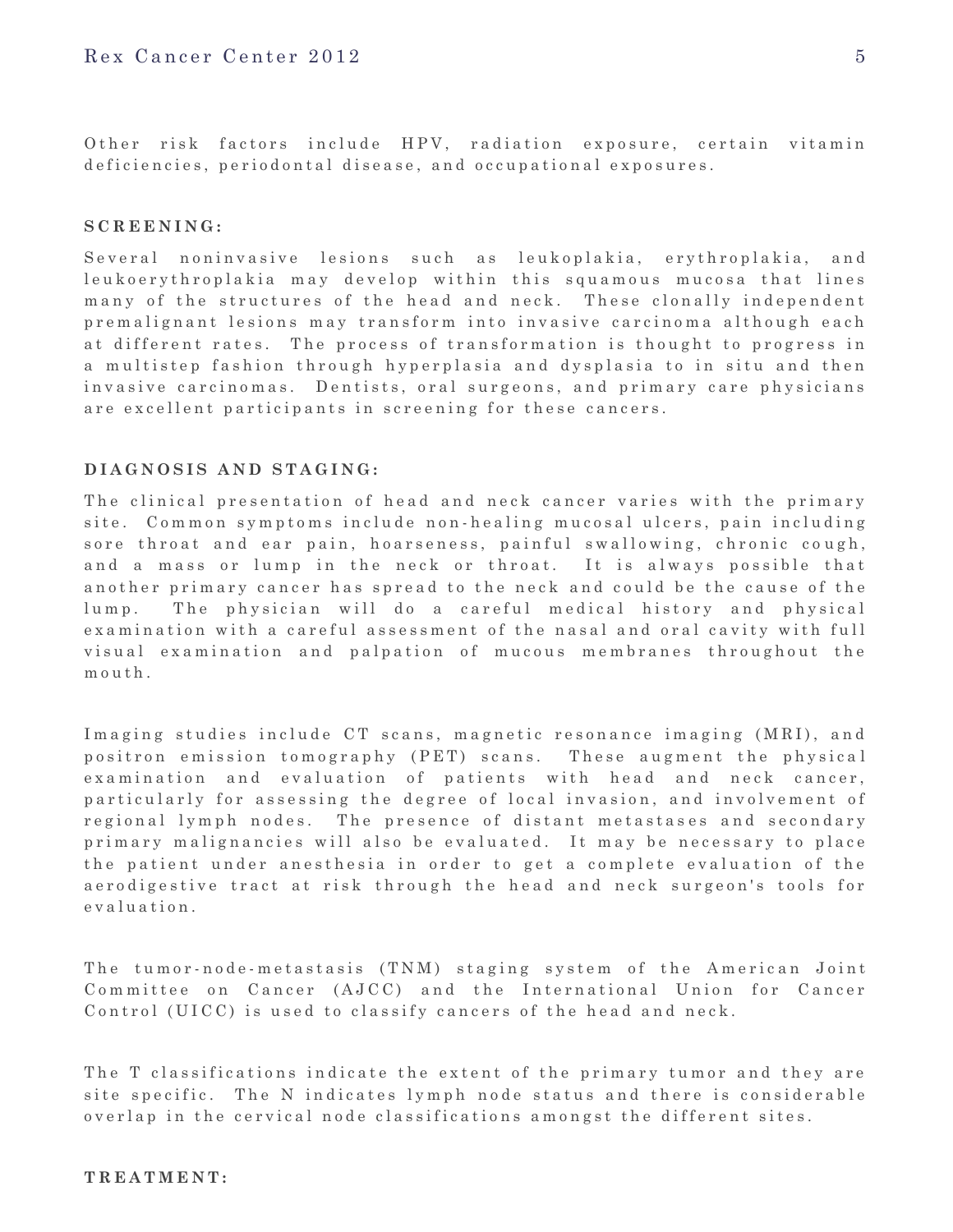Treatment for head and neck cancer is complex due to the variety of tumor sub-sites, the anatomic constraints of the head and neck region, and the importance of maintaining organ function. Rex Cancer Center has a multidisciplinary approach, which is needed for the good care of these patients. This multi-disciplinary approach includes surgeons, medical and radiation on cologist as well as dentists, dietitians, and rehabilitation therapists.



**A p p r o x i m a t e l y 4 4 % o f p a t i e n t s w i t h H e a d a n d**   $N e c k$  cancer present with **e a r l y d i s e a s e** *( S t a g e 0 , I ,*   $a n d$  *II*)



Data from the year 2011 showed cases at Rex Cancer Center, 15 of 34 cases were diagnosed early - stage 0 to II, while 19 of 34 were advanced, stage III  $or IV.$ 

The same data shows that the majority of cases were tongue or tonsil or larynx origin with 2 cases from the hypopharynx, 1 from the oropharynx, and 5 each from the larynx, tongue, and 6 cases of tonsil origin (see chart  $2$ .

The multi-disciplinary care and evidenced based practices approach fostered here is apparent. Seventeen of 19 patients with advanced stage III or IV cancers were treated with a combination of chemotherapy and radiation therapy after surgical biopsy and surgical management.

| Head & Neck<br>$\sqrt{(Stage \; 3 + 4)}$<br>$Pts$ by $site$ ) | $C$ hemo-<br>$th$ erapy +<br>Radiation | N <sub>0</sub> | Total          |
|---------------------------------------------------------------|----------------------------------------|----------------|----------------|
| $H$ y p o p h a r y n x                                       | $\overline{2}$                         |                | $\overline{2}$ |
| Larynx                                                        | $\overline{4}$                         | $1*$           | 5              |
| $0$ ropharynx                                                 | 1                                      |                | 1              |
| Tongue                                                        | $\overline{5}$                         |                | 5              |
| Tonsil                                                        | 5                                      | $1 * *$        | 6              |
| Total                                                         |                                        | $\mathbf{Q}$   | 19             |

### **Table 4: Standard of Care -Chemotherapy + Radiation**

| Stage 3 & 4 Patients = $19$ Total.    |
|---------------------------------------|
| Standard of Care indicates combo      |
| Chemotherapy & Radiation tx.          |
| 17 pts (89%) received chemo/rad,      |
| Review of 2 outliers:                 |
| * Stage 4A Larynx=64 yo F refused tx  |
| ** Stage 3 Tonsil= 89 yo F w/multiple |

C on clusion: 2 pts contraindicated *1 0 0 % m e t S t a n d a r d o f C a r e*

*s e v e r e c o - m o r b i d i t i e s*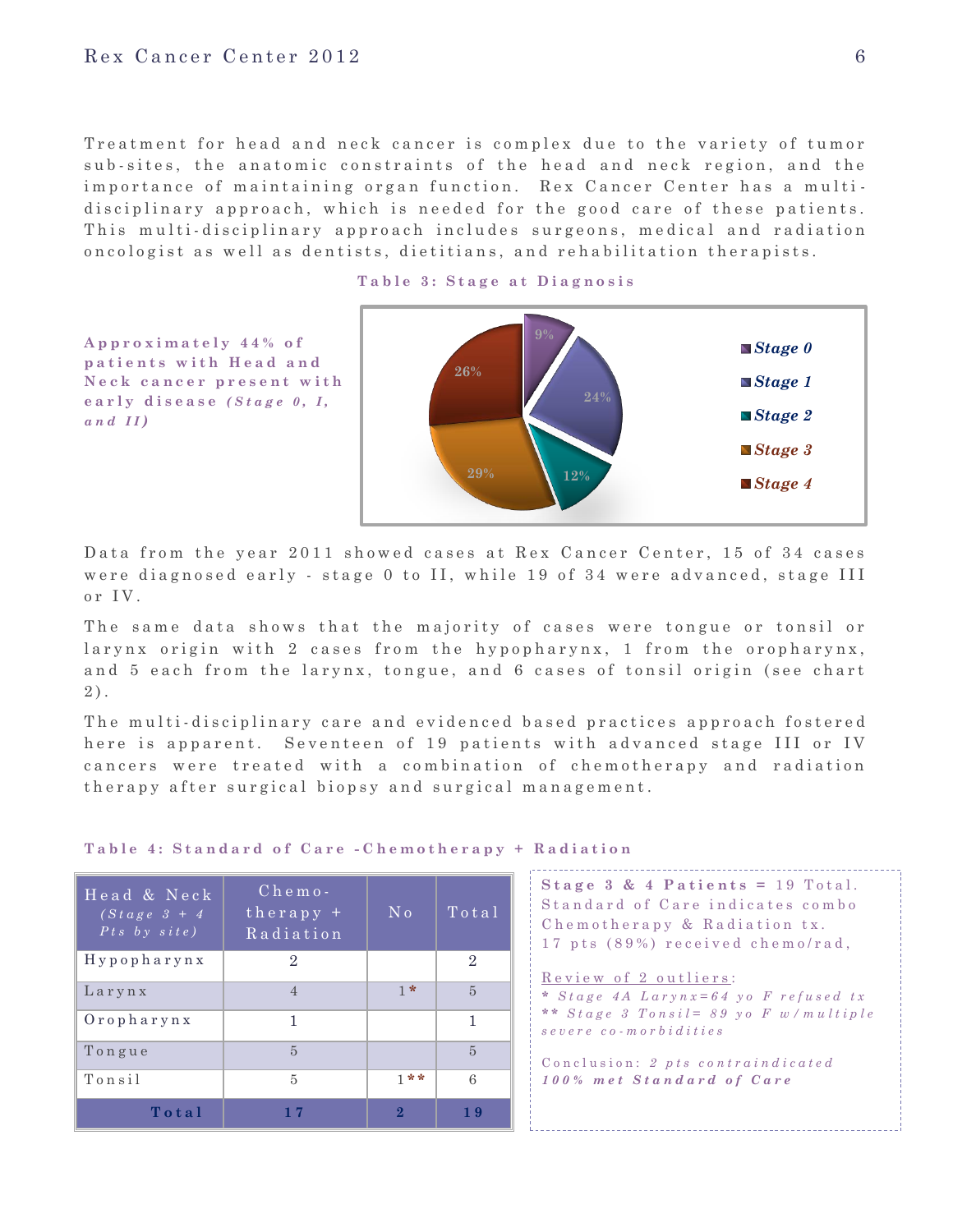Chemotherapy is usually given by infusion at the Rex Hematology Oncology Associates Infusion Center and then the patients move one floor down, often on the same day, to begin and progress to radiation therapy delivered at the Rex - UNC Radiation Oncology Clinic.

Often times, chemotherapy is given on a weekly schedule, though several of the newer regimens give consecutive days of chemotherapy during the first week and the fourth week of a typical 6 to 7-week radiation course. As biologic agents such as cetuximab move to the forefront of combined chemo and radiation therapy treatments, more patients are receiving these targeted therapies for their treatments.

Despite multimodality therapy, local and distant recurrences remain a problem with a 5-year overall survival up to 55% in stages III, IVA, and IVB patients, although it is higher in patients with HPV-related oropharynx cancers. Surveillance for relapse must continue for at least 5 years both within the irradiated neck and for blood borne spread to other body organs. Given the prevalence of cigarette exposure in these patients, the risks of new, second malignancies exist.

At the Rex Cancer Center, our results for these stages are demonstrated  $b$  e l ow  $($ s e e  $Table 5)$ .

At this time, 14 of 19 patients are alive and 12 of 19 are alive and free of any disease. Two patients are too early to discern completeness of remission, and 3 patients died of relapsed disease. One patient did not complete therapy and 2 died of treatment-related causes. The patient in the center is too early to evaluate but has had an abnormal follow -up scan.

| Current Disease Status<br>Stage 3 & 4 | Alive | $E$ x p i r e d | Total        |
|---------------------------------------|-------|-----------------|--------------|
| No Evidence of Recurrence             | 10    |                 | 11           |
| Complete Clinical Response            |       |                 |              |
| No Clinical Evidence of               |       |                 |              |
| Recurrence (pending re-eval ?.mass)   |       |                 |              |
| Not Dx free, Did not complete tx      |       |                 |              |
| Lung Mets SCC                         |       |                 |              |
| Diffuse Liver Mets                    |       |                 |              |
| Recurrence                            |       |                 |              |
| Expired                               |       | $\mathbf{2}$    | $\mathbf{2}$ |
| Grand Total                           | 14    | 5               | 19           |

#### **Table 5: Current Disease Status:**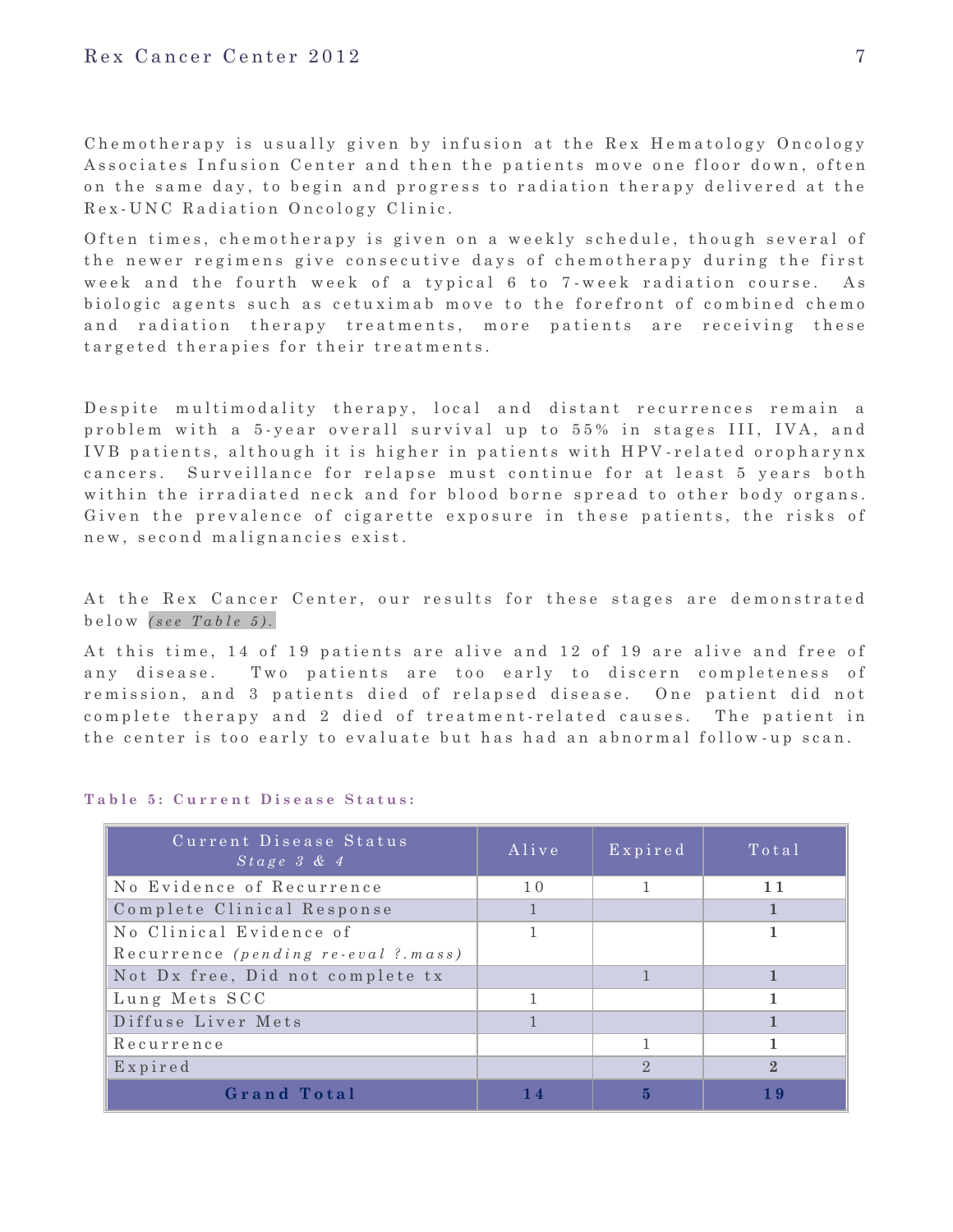Remission from head and neck cancer is proven both by direct and fiberoptic exam and total body PET Scan imaging. After approximately 8 weeks following completion of combined modality therapies, all patients undergo a post treatment direct and fiberoptic exams, and a PET scan to delineate the degree of response. Complete responses are indicated by normalization of the PET scan in the face of regression of palpable and visible tumors. Concerns for local and distant spread of recurrent cancer is noted in our results showing 2 of 19 patients, relapsing distantly in lung and liver.

# POST TREATMENT SURVEILLANCE:

Patients will be followed for up to 5 years or more by their treatment team, and now in development, by the Rex Survivorship Program. Patients will be aw are of the alarms that may be a sign of relapse, including return of hoarseness, neck swelling, painful swallowing or bleeding.

In the Rex Cancer Center, a formal Survivorship Program is in its infancy. This program will assume the important role of ensuring head and neck cancer patients access to those programs which foster healthy lifestyles (i.e. tobacco and alcohol abstinence), palliation of treatment related to xicities such as hypothyroidism, xerostomia (dry mouth), and dysgeusia (altered taste), and other neuropathies. The focus on lifestyle will also include coping skills, relaxation techniques, and dietary and exercise programs. We look forward a Rex Healthcare Survivorship program, in alliance with the robust Survivorship Program already in place at UNC.

Since approximately 90% of all relapses will occur within 2-4 years after completion of therapies, these are critical time frames for careful surveillance. Most often, the patients are followed by the radiation on cologist, who has the capacity to undertake fiberoptic visualization of the sites of primary disease and possible sites of relapse. The medical on cologist is available to assess abnormal findings, and if relapse occurs in an area that can undergo surgical resection, the ENT surgeon may undertake a definitive resection of relapse, and direct entry of the patient into salvage therapies, currently available.

The discontinuance of tobacco and alcohol are highly sought goals of the surveillance and survivorship team, as second malignancies are frequent in the non-abstinent survivors and to a lesser extent, in the non-users as well.

It is essential that regular follow up examinations continue by the patient's treatment team and then their primary physician team beyond 5 years. The risk for new cancers is even greater 5 years post completion of treatment.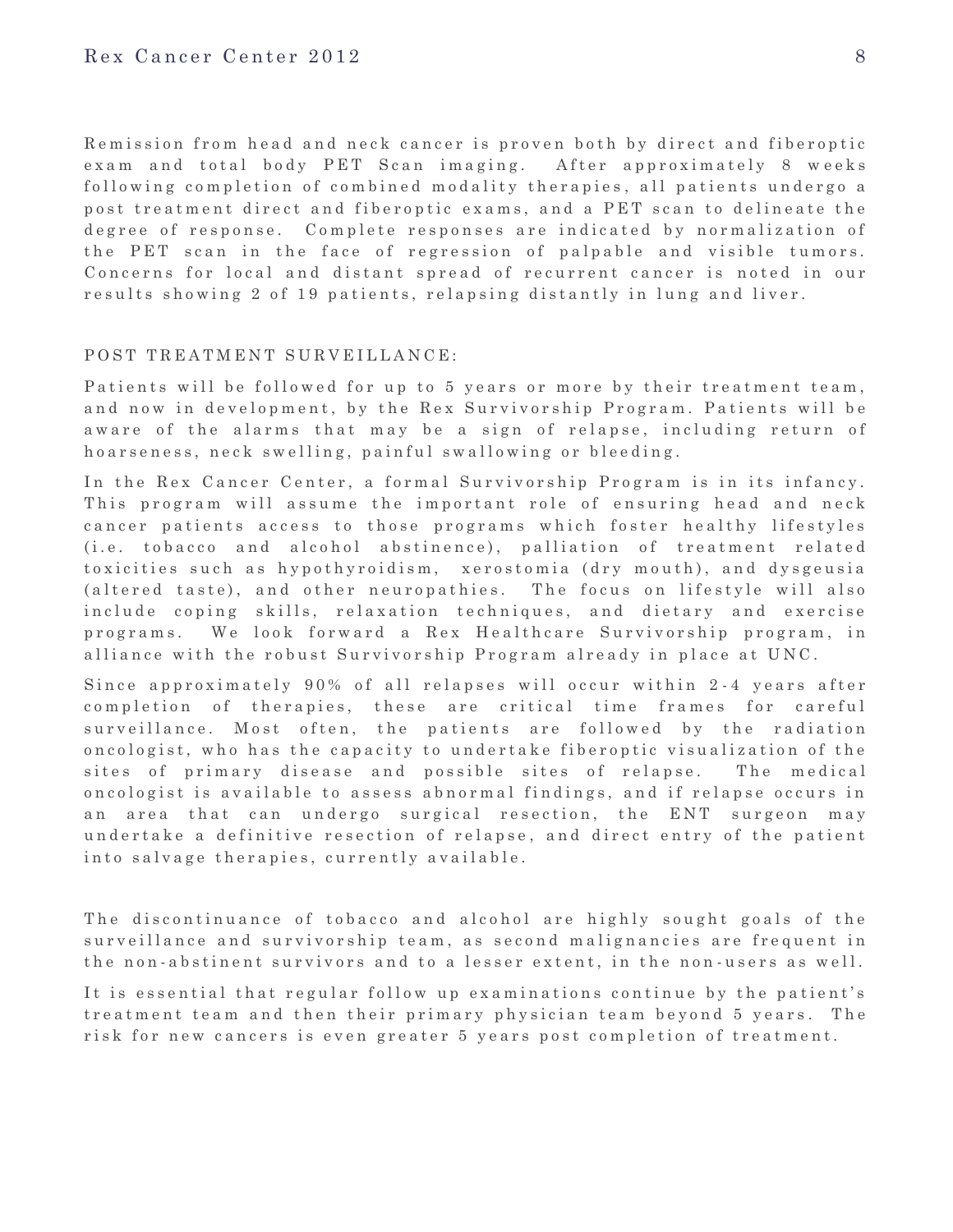# **NATIONAL CANCER DATABASE (NCDB) COMPARATIVES:**

*H e a d & N e c k C a n c e r ( O r o p h a r y n x ) D i a g n o s e d 2 0 0 0 t o 2 0 1 0*

*T o t a l C a s e s : R e x H e a l t h c a r e ( n = 2 8 ) N C H o s p i t a l s ( n = 5 7 3 )*

**N C D B C h a r t A**



#### **N C D B C h a r t B**

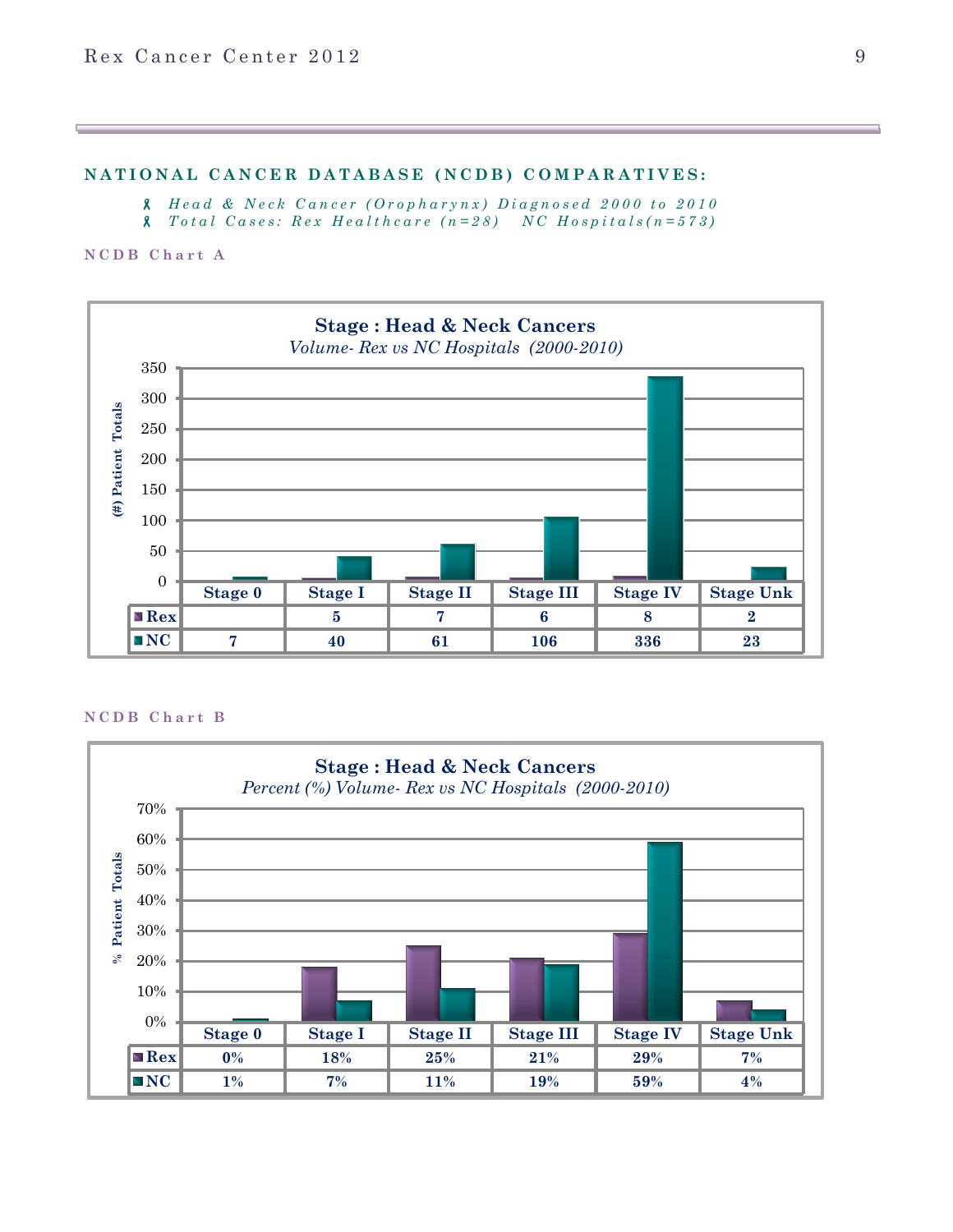# **R E X C A N C E R C E N T E R T U M O R R E G I S T R Y**

# *A n a l y t i c C a s e s f o r 2 0 1 1 – T o t a l 2 2 4 9 C a s e s*

# **R e x T u m o r R e g i s t r y T a b l e A**

| REX ANALYTIC CASES 2011 Distribution: Volume By Site & Sex |              |             |               |          |               |  |
|------------------------------------------------------------|--------------|-------------|---------------|----------|---------------|--|
| <b>PRIMARY</b>                                             | <b>TOTAL</b> |             | <b>SEX</b>    |          |               |  |
| <b>SITE</b>                                                | Cases        | <b>Male</b> | $\frac{0}{0}$ | Female   | $\frac{0}{0}$ |  |
| <b>BREAST</b>                                              | 742          | 7           | $1\%$         | 735      | 99%           |  |
| <b>PROSTATE</b>                                            | 324          | 324         | 100%          | $\bf{0}$ | $0\%$         |  |
| <b>LUNG</b>                                                | 209          | 123         | $59\%$        | 86       | 41%           |  |
| <b>COLORECTAL</b>                                          | 177          | 84          | 47%           | 93       | $5\,3\,\%$    |  |
| <b>BLADDER</b>                                             | 114          | 88          | 77%           | 26       | 23%           |  |
| <b>LYMPHATIC SYSTEM</b>                                    | 93           | 58          | 62%           | 35       | 38%           |  |
| Hodgkin's                                                  | 13           | 8           | 62%           | 5        | 38%           |  |
| Non-Hodgkin's                                              | 80           | 50          | 63%           | 30       | 38%           |  |
| <b>BLOOD &amp; BONE MARROW</b>                             | 93           | 64          | 69%           | 29       | 31%           |  |
| Leukemia                                                   | 34           | 22          | 65%           | 12       | 35%           |  |
| Multiple Myeloma                                           | 25           | 19          | 76%           | 6        | 24%           |  |
| <i><b>Other</b></i>                                        | 34           | 23          | 68%           | 11       | 32%           |  |
| <b>THYROID</b>                                             | 70           | 20          | $29\%$        | 50       | 71%           |  |
| <b>KIDNEY/RENAL</b>                                        | 69           | 41          | 59%           | 28       | 41%           |  |
| <b>SKIN MELANOMA</b>                                       | 50           | 29          | 58%           | 21       | 42%           |  |
| <b>PANCREAS</b>                                            | 41           | 16          | 39%           | 25       | 61%           |  |
| <b>UTERINE</b>                                             | 39           | $\bf{0}$    | $0\%$         | 39       | 100%          |  |
| <b>TOTAL VOLUME</b> (ALL SITES)                            | 2249         | 966         | 43%           | 1283     | 57%           |  |

**R e x T u m o r R e g i s t r y T a b l e B**

| <b>REX ANALYTIC CASES 2011</b> Distribution: Volume By Site & Stage |                |          |                |                           |                   |                         |                         |
|---------------------------------------------------------------------|----------------|----------|----------------|---------------------------|-------------------|-------------------------|-------------------------|
| <b>PRIMARY</b>                                                      |                |          |                |                           | <b>AJCC STAGE</b> |                         |                         |
| <b>SITE</b>                                                         | $\mathbf{0}$   | T        | П              | Ш                         | IV                | <b>UNK</b>              | N/A                     |
| <b>BREAST</b>                                                       | <b>150</b>     | 308      | 161            | 46                        | 17                | 60                      | $\bf{0}$                |
| <b>PROSTATE</b>                                                     | $\mathbf 0$    | 101      | 173            | 33                        | 9                 | 8                       | $\bf{0}$                |
| <b>LUNG</b>                                                         | 1              | 41       | 16             | 46                        | 97                | 8                       | $\bf{0}$                |
| <b>COLORECTAL</b>                                                   | 12             | 45       | 28             | 38                        | 30                | 24                      | $\bf{0}$                |
| <b>BLADDER</b>                                                      | 73             | 20       | 15             | 3                         | 3                 | $\mathbf{0}$            | $\bf{0}$                |
| <b>LYMPHATIC SYSTEM</b>                                             | 1              | 19       | 19             | 15                        | 31                | $\overline{\mathbf{4}}$ | $\overline{\mathbf{4}}$ |
| Hodgkin's                                                           | $\theta$       | 3        | $\overline{7}$ | $\theta$                  | $\mathcal{S}$     | $\Omega$                | $\theta$                |
| Non-Hodgkin's                                                       | $\mathcal I$   | 16       | 12             | 15                        | 28                | $\overline{A}$          | 4                       |
| <b>BLOOD &amp; BONE MARROW</b>                                      |                |          |                |                           |                   | 1                       | 92                      |
| Leukemia                                                            |                |          |                |                           |                   |                         | 33                      |
| Multiple Myeloma                                                    |                |          |                |                           |                   | $\theta$                | 25                      |
| <i><b>Other</b></i>                                                 |                |          |                |                           |                   | $\Omega$                | 34                      |
| <b>THYROID</b>                                                      | $\bf{0}$       | 52       | $\overline{2}$ | 6                         | 6                 | $\overline{\bf{4}}$     | $\bf{0}$                |
| <b>KIDNEY/RENAL</b>                                                 | $\overline{2}$ | 44       | 6              | $\boldsymbol{\mathsf{R}}$ | 9                 | 5                       | $\bf{0}$                |
| <b>SKIN MELANOMA</b>                                                | 8              | 28       | $\mathbf{a}$   | 3                         | 1                 | $\boldsymbol{3}$        | $\overline{\mathbf{4}}$ |
| <b>PANCREAS</b>                                                     | $\mathbf{0}$   | $\bf{2}$ | 15             | $\bf{3}$                  | 19                | $\overline{2}$          | $\bf{0}$                |
| <b>UTERINE</b>                                                      | $\bf{0}$       | 28       | $\bf{0}$       | 3                         | 4                 | 4                       | $\bf{0}$                |
| <b>TOTAL VOLUME (ALL SITES)</b>                                     | 257            | 738      | 460            | 236                       | 266               | 141                     | 151                     |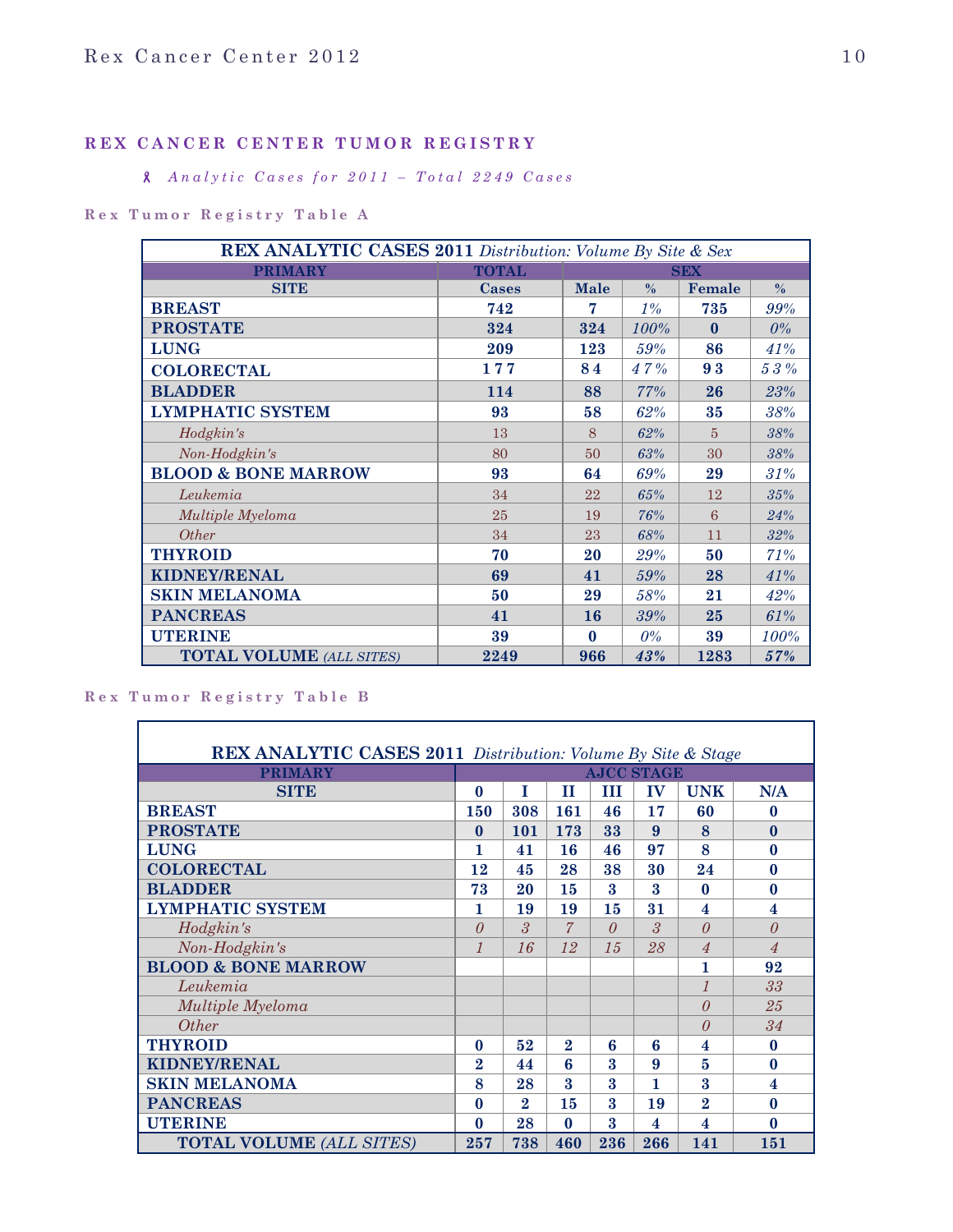# **R e x T u m o r R e g i s t r y T a b l e C**

| REX ANALYTIC CASES 2011 Distribution: Percent By Site & Stage |                       |              |             |              |         |         |            |         |
|---------------------------------------------------------------|-----------------------|--------------|-------------|--------------|---------|---------|------------|---------|
| <b>PRIMARY</b>                                                | <b>AJCC STAGE (%)</b> |              |             |              |         |         |            |         |
| <b>SITE</b>                                                   | <b>Total</b>          | $\mathbf{0}$ | $\mathbf I$ | $\mathbf{I}$ | III     | IV      | <b>UNK</b> | N/A     |
| <b>BREAST</b>                                                 | 742                   | 20.2%        | 41.5%       | 21.7%        | 6.2%    | 2.3%    | 8.1%       | $0.0\%$ |
| <b>PROSTATE</b>                                               | 324                   | 0.0%         | 31.2%       | 53.4%        | 10.2%   | 2.8%    | 2.5%       | $0.0\%$ |
| <b>LUNG</b>                                                   | 209                   | 0.5%         | 19.6%       | 7.7%         | 22.0%   | 46.4%   | 3.8%       | 0.0%    |
| <b>COLORECTAL</b>                                             | 177                   | 6.8%         | 25.4%       | 15.8%        | 21.5%   | 16.9%   | 13.6%      | $0.0\%$ |
| <b>BLADDER</b>                                                | 114                   | 64%          | 18%         | 13%          | 3%      | 3%      | $0\%$      | $0\%$   |
| <b>LYMPHATIC SYSTEM</b>                                       | 93                    | 1.1%         | 20.4%       | 20.4%        | 16.1%   | 33.3%   | 4.3%       | 4.3%    |
| Hodgkin's                                                     | 13                    | 0.0%         | 23.1%       | 53.8%        | 0.0%    | 23.1%   | 0.0%       | 0.0%    |
| Non-Hodgkin's                                                 | 80                    | 1.3%         | $20.0\%$    | 15.0%        | 18.8%   | 35.0%   | $5.0\%$    | 5.0%    |
| <b>BLOOD/ BONE MARROW</b>                                     | 93                    | 0.0%         | $0.0\%$     | $0.0\%$      | $0.0\%$ | $0.0\%$ | 1.1%       | 98.9%   |
| Leukemia                                                      | 34                    |              |             |              |         |         | 2.9%       | 97.1%   |
| Multiple Myeloma                                              | 25                    |              |             |              |         |         | $0.0\%$    | 73.5%   |
| Other                                                         | 34                    |              |             |              |         |         | 0.0%       | 100.0%  |
| <b>THYROID</b>                                                | 70                    | 0.0%         | 74.3%       | 2.9%         | 8.6%    | 8.6%    | 5.7%       | $0.0\%$ |
| <b>KIDNEY/RENAL</b>                                           | 69                    | 2.9%         | 63.8%       | 8.7%         | 4.3%    | 13.0%   | 7.2%       | $0.0\%$ |
| <b>SKIN MELANOMA</b>                                          | 50                    | 16.0%        | 56.0%       | 6.0%         | 6.0%    | 2.0%    | 6.0%       | 8.0%    |
| <b>PANCREAS</b>                                               | 41                    | 0.0%         | $4.9\%$     | 36.6%        | 7.3%    | 46.3%   | 4.9%       | $0.0\%$ |
| <b>UTERINE</b>                                                | 39                    | $0.0\%$      | 71.8%       | $0.0\%$      | 7.7%    | 10.3%   | 10.3%      | $0.0\%$ |
| <b>TOTAL VOLUME (ALL SITES)</b>                               | 2249                  | 11.4%        | 32.8%       | 20.5%        | 10.5%   | 11.8%   | 6.3%       | 6.7%    |

# REX CANCER CENTER CLINICAL RESEARCH:

A C O S C o C Standard 1.9: Clinical Trial Accrual:

- **8** Minimum requirement for a accreditation is 4%
- 8 Minimum requirement for commendation is 6%
- **R e x C a n c e r C e n t e r a c c r u a l r a t e i s 1 4 . 9 %**

# **C l i n i c a l R e s e a r c h**

| <b>Rex Cancer Center - Clinical Research</b>               |                           |                |                          |  |  |  |
|------------------------------------------------------------|---------------------------|----------------|--------------------------|--|--|--|
| #                                                          | <b>Clinical Trial</b>     | #              | <b>Clinical Trial</b>    |  |  |  |
| 1                                                          | <b>CALGB</b>              | $\overline{2}$ | <b>RTOG</b>              |  |  |  |
| 8                                                          | <b>CTSU</b>               |                | <b>SWOG</b>              |  |  |  |
| 10                                                         | <b>NSABP</b>              | 7              | <b>Locally Developed</b> |  |  |  |
| 13                                                         | Pharma                    | 261            | University -Related      |  |  |  |
| 5                                                          | <b>Primary Prevention</b> | 19             | Research NOS             |  |  |  |
| 7                                                          | <b>Quality of Life</b>    |                |                          |  |  |  |
| <b>334 Total Patients</b><br>2249 Analytic Case Load       |                           |                |                          |  |  |  |
| <b>Analytic Cases Enrolled in Clinical Trials</b><br>14.9% |                           |                |                          |  |  |  |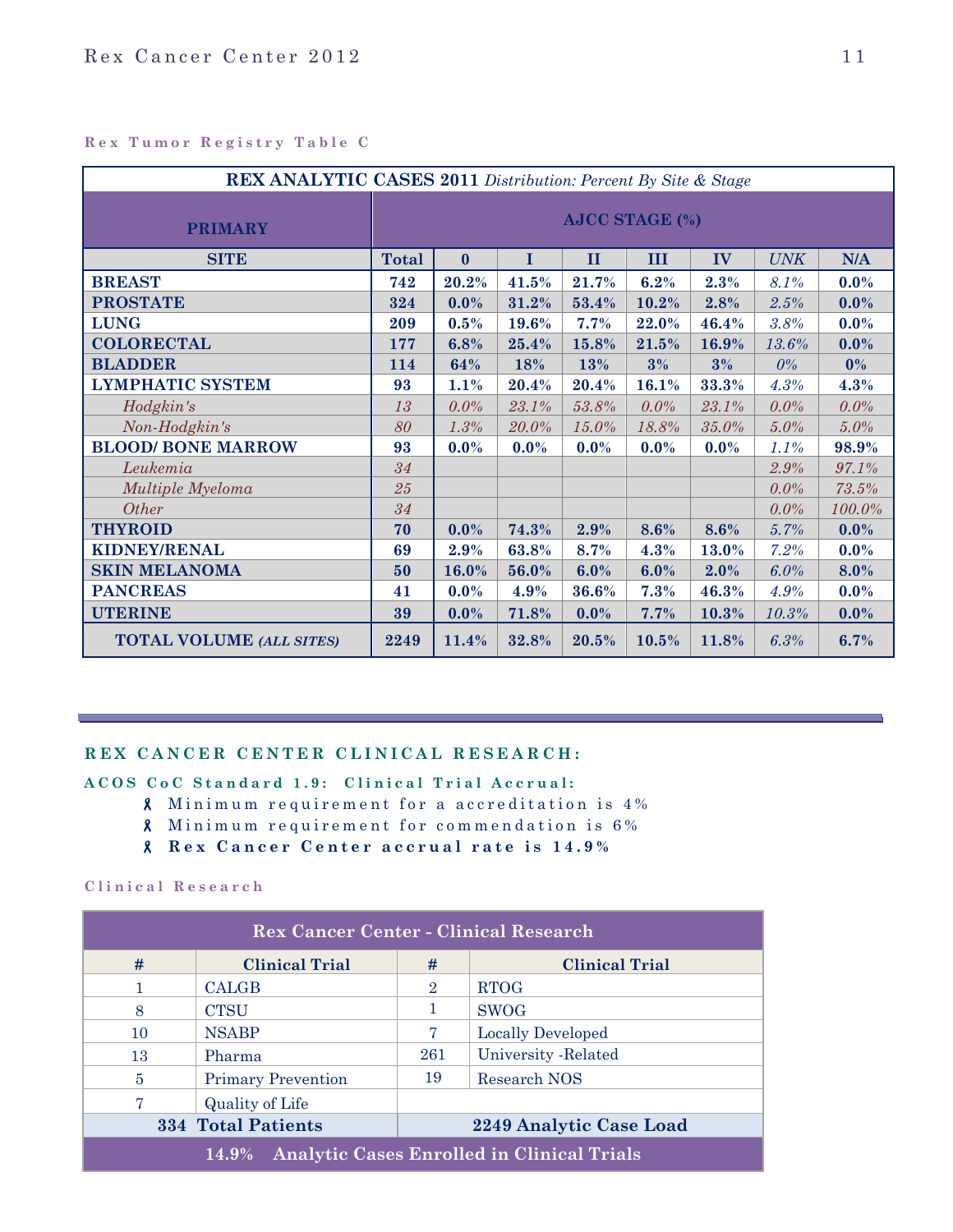# REX OUTREACH & SPECIALTY SERVICES

### PROVIDING INDIVIDUALIZED SUPPORTIVE CARE- 2012

Cancer Care Navigation

Rex Cancer Care Navigators function in a variety of ways to ensure the highest quality of care for patients along the cancer continuum, including serving as an advocate and team member, coordinator of patient care, liaison between patients, providers, and family members, educator, problem solver, and resource coordinator. Cancer Care Navigation includes breast, GI, and thoracic cancers.

Cancer Navigation Consults

Navigators provide consults to patients after initial diagnosis to provide an overview of surgery options, pre- and post-operative care, resources and special support and guidance for newly diagnosed individuals.

Social Work

The Rex Cancer Center social work team is available to assist patients and their families with needs related to cancer diagnosis and treatment. The social work team assists with crisis management, practical and financial resources, coping and adjustment, support groups and other related issues.

The Social Work Team also administers Rex Angel Fund, a patient financial resource available through The Rex Healthcare Foundation to provide assistance to patients to meet nominal needs to facilitate transportation, nutritional supplements, prescriptions, and other needs that impact a patient's ability to receive care.

Patient and Family Counseling

Individual counseling and support groups are offered to assist in coping with a cancer diagnosis. The opportunity to explore the challenges and changes that diagnosis can bring leads to patients to learning techniques for coping and communicating through the experience.

Nutritional Management

During and following cancer treatment, good nutrition is an important component of healing and maintained health. The Rex Cancer Center Registered Dietician team offers individual consults, management throughout treatment and workshops to assist in learning about good nutritional choices.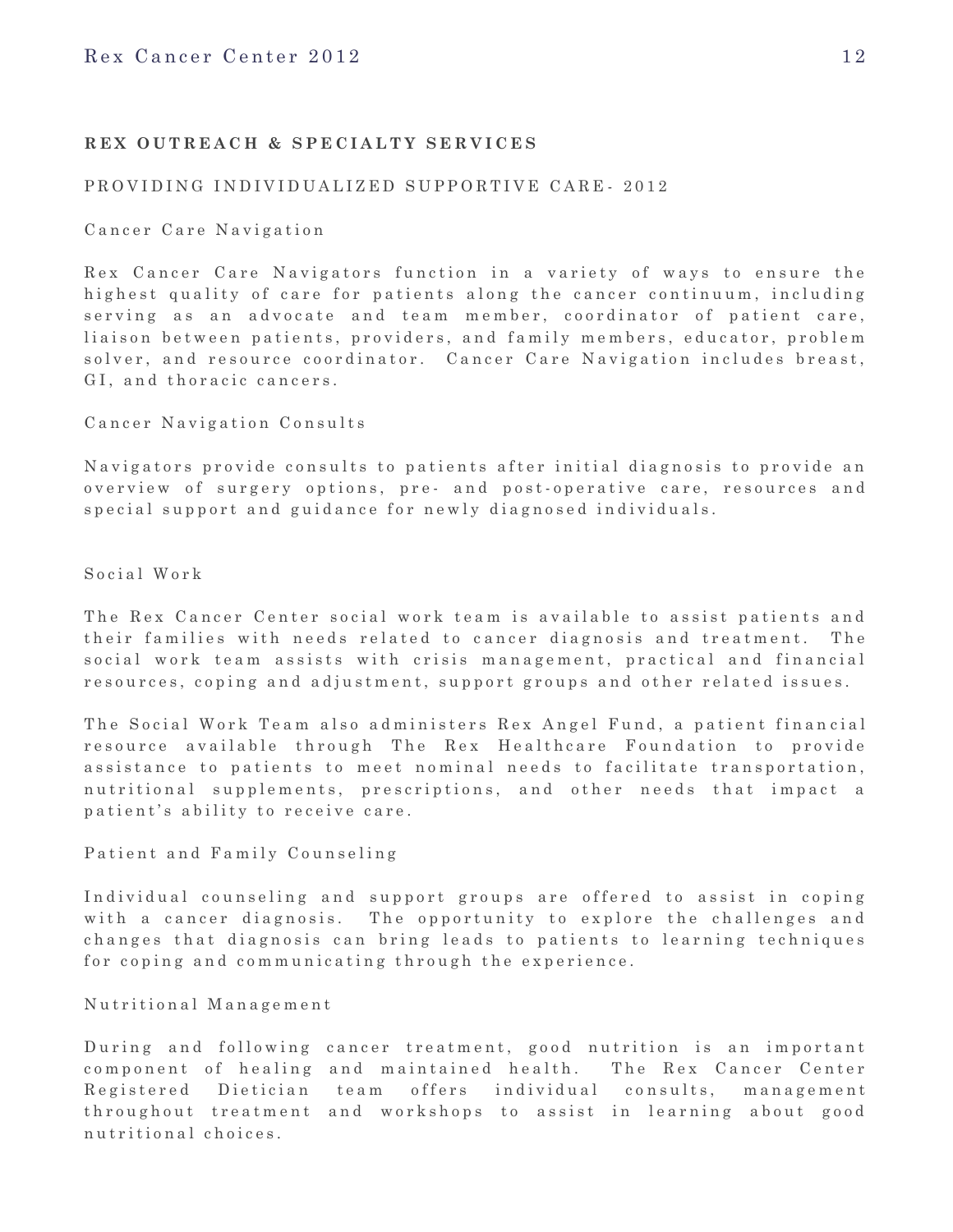# **Outreach & Support Table A**

| <b>SUPPORT &amp; OUTREACH</b><br><b>PROGRAMS</b> | 1st<br>Qtr | 2nd<br>Qtr | 3rd<br>Qtr | 4th<br>Qtr | 2012<br><b>Total</b> |
|--------------------------------------------------|------------|------------|------------|------------|----------------------|
| <b>Clinical Programs</b>                         |            |            |            |            |                      |
| <b>Breast Navigation Patients</b>                | 752        | 624        | 589        | 687        | 2652                 |
| <b>Thoracic Navigation Patients</b>              | 122        | 120        | 157        | 137        | 536                  |
| <b>GI Navigation Patients</b>                    | 112        | 179        | 170        | 123        | 584                  |
| <b>Nutrition Consults</b>                        | 638        | 798        | 1111       | 950        | 3497                 |
| Social Work Patients                             | 1021       | 943        | 1013       | 994        | 3971                 |
| <b>Breast Surgery Consults</b>                   | 96         | 90         | 76         | 118        | 380                  |
| <b>Ongoing Programs</b>                          |            |            |            |            |                      |
| <b>Support Program Participants</b>              | 916        | 710        | 499        | 277        | 2402                 |
| <b>Community Events</b>                          |            |            |            |            |                      |
| <b>Outreach Programs # Reached</b>               | 3508       | 650        | 411        | 572        | 5141                 |

# SUPPORT PROGRAMS

Rex Cancer Center offers a variety of services and programs to help patients and their families cope with diagnosis, treatment, and recovery from cancer.

- **A** Patient & Family Resource Center:
	- Information and Image Recovery Services are available in the Patient & Family Resource Center. Individuals can receive information on a particular diagnosis, treatment, recovery, clinical trials, genetic testing and prevention. Image Recovery appointments are scheduled to assist patients in wig, hat, and scarf selection from complementary resources available in the Resource Center.
- 8 Support Programs
	- **Rex Cancer Center offers integrative programs to support** healing, reduce stress, and assist with side effect m a n a g e m e n t.
	- " The following services and programs were offered at Rex Cancer Center in 2012:
		- $\bullet$  Look Good, Feel Better
		- Get Real & Heel
		- $\bullet$  Healing Touch
		- $\bullet$  Massage Therapy
		- $•$  Art Cart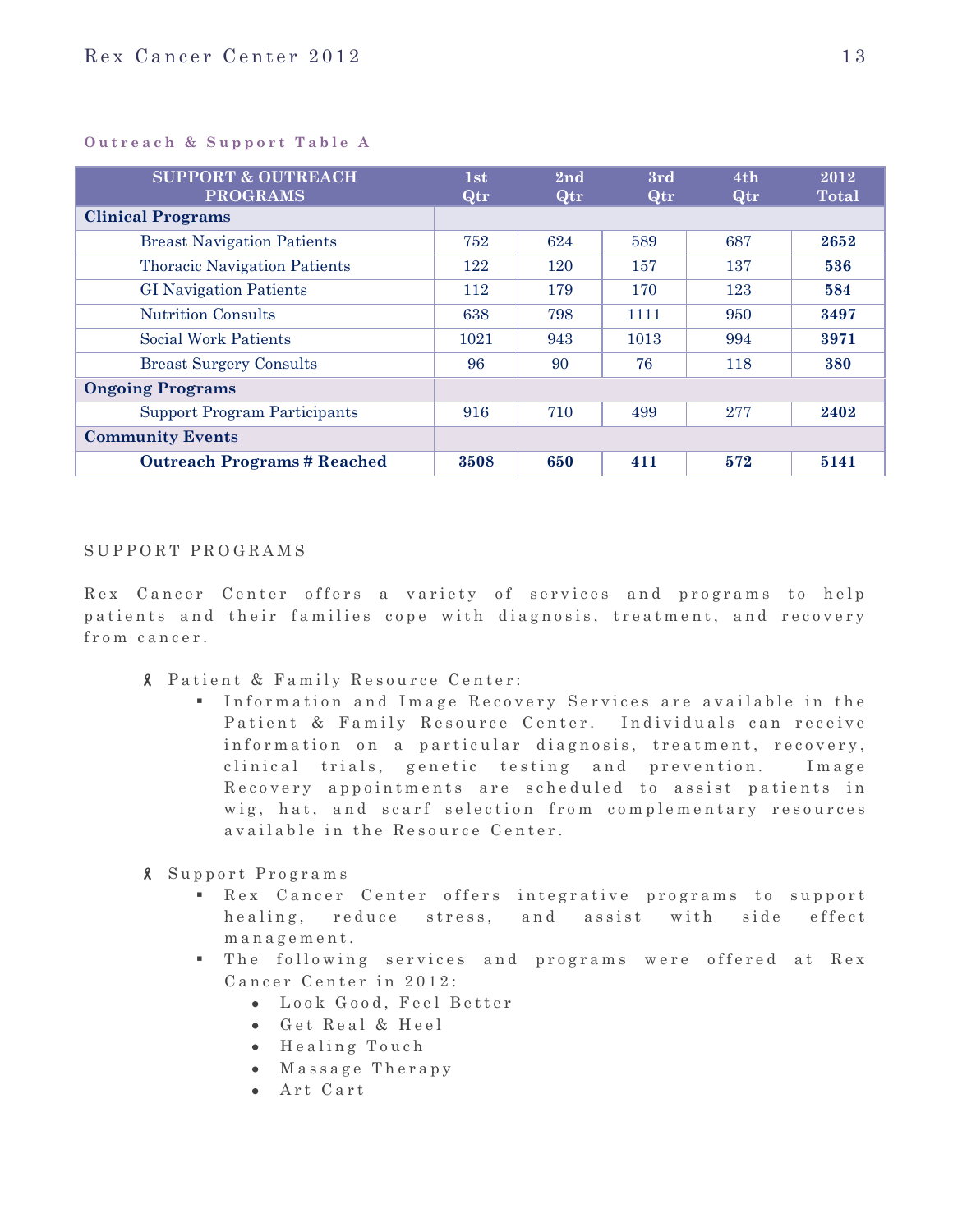- S u p p o r t G r o u p s
	- Monthly support groups offer the education, support, and understanding needed to cope with a cancer diagnosis. The following support groups were offered at Rex Cancer Center.
		- Coping with Cancer Support Group
		- Sharing Hope Support Group
		- kidscan! Family Support Group
		- **B** reast Cancer Network
		- Wake County Prostate Cancer Network

# COMMUNITY SUPPORT EVENTS & SERIES

- C a n c e r S u r v i v o r s D a y
	- Each year Rex Cancer Center continues to reach a large number of survivors and their loved ones throughout and beyond Wake County. A nationally recognized day, this survivorship program educates the community that cancer is a survivable disease and offers the opportunity for survivors to celebrate life together
- *8* Living With & Beyond Series
	- An annual update in treatment and management of cancer is provided every year for a variety of diagnoses.
- B r e a s t
	- " Living With & Beyond Breast Cancer has served a unique educational and psychosocial need for newly diagnosed individuals and breast cancer survivors throughout this community since 1993.
- L y m p h o m a
	- " The Annual Weber Lecture Series was established through an endowment with The Rex Healthcare Foundation by Dr. Andrew Weber and his sister, in honor of their father.
- L ung
	- For a second year, an annual update was provided in conjunction with the Thoracic Multidisciplinary Care Program at Rex which provides a comprehensive diagnostic and treatment team for thoracic cancers.



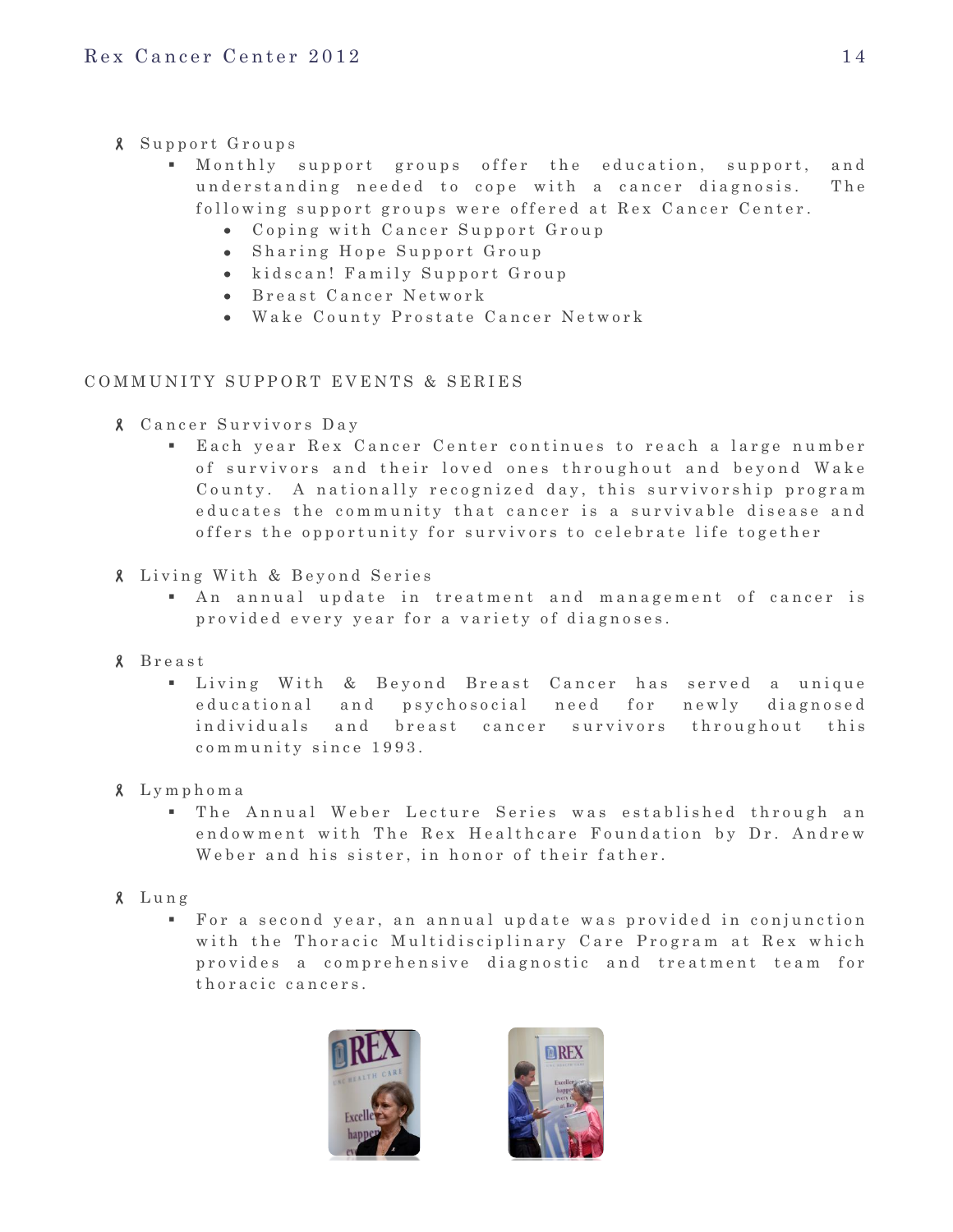COMMUNITY OUTREACH PROGRAMS Community Health Fairs & Talks

Rex Cancer Center provides resources at numerous health fairs throughout the year to provide information to the community and increase awareness of cancer prevention, detection, and treatment. Interactive workshops and presentations are also provided to educate adults about the early detection of cancer.

- 8 Brothers and Sisters of Rex is a program that combines awareness about breast, prostate and colorectal cancer. The group, made up of both men and women, shares information in the community about prevention and early detection of these cancers. These specially trained volunteers have made a commitment to provide local citizens with the most current health information and support resources at workshops, health fairs, businesses, churches, community service groups and other community events.
- 8 Save Our Sisters of Rex is a group of specially trained volunteers from the community and Rex who have made a commitment to provide local citizens with the most current breast health information, resources and support. Many members of the Save Our Sisters team are breast cancer survivors.



### **Community Programs Table B**

| Events 2012                        | Event Beneficiary                    |
|------------------------------------|--------------------------------------|
| Le Tour de Femme                   | The Rex Healthcare Foundation Cancer |
|                                    | Center Angel Fund                    |
| Hoops for Hope                     | Kay Yow/WBCA Cancer Foundation       |
| Race for the Cure                  | Susan G. Komen for the Cure          |
| Raleigh Round Up                   | American Cancer Society              |
| Light the Night                    | The Leukemia & Lymphoma Society      |
| Devil's Ridge Charity Golf Classic | Prostate Cancer Coalition            |
| Devil's Ridge Pretty in Pink Golf  | Pretty In Pink Foundation            |
| $R$ ally                           |                                      |
| Free to Breathe Lung Cancer 5K     | National Lung Cancer Partnership     |
|                                    |                                      |
| Pay-It-Forward Party               | The Caring Community Foundation      |